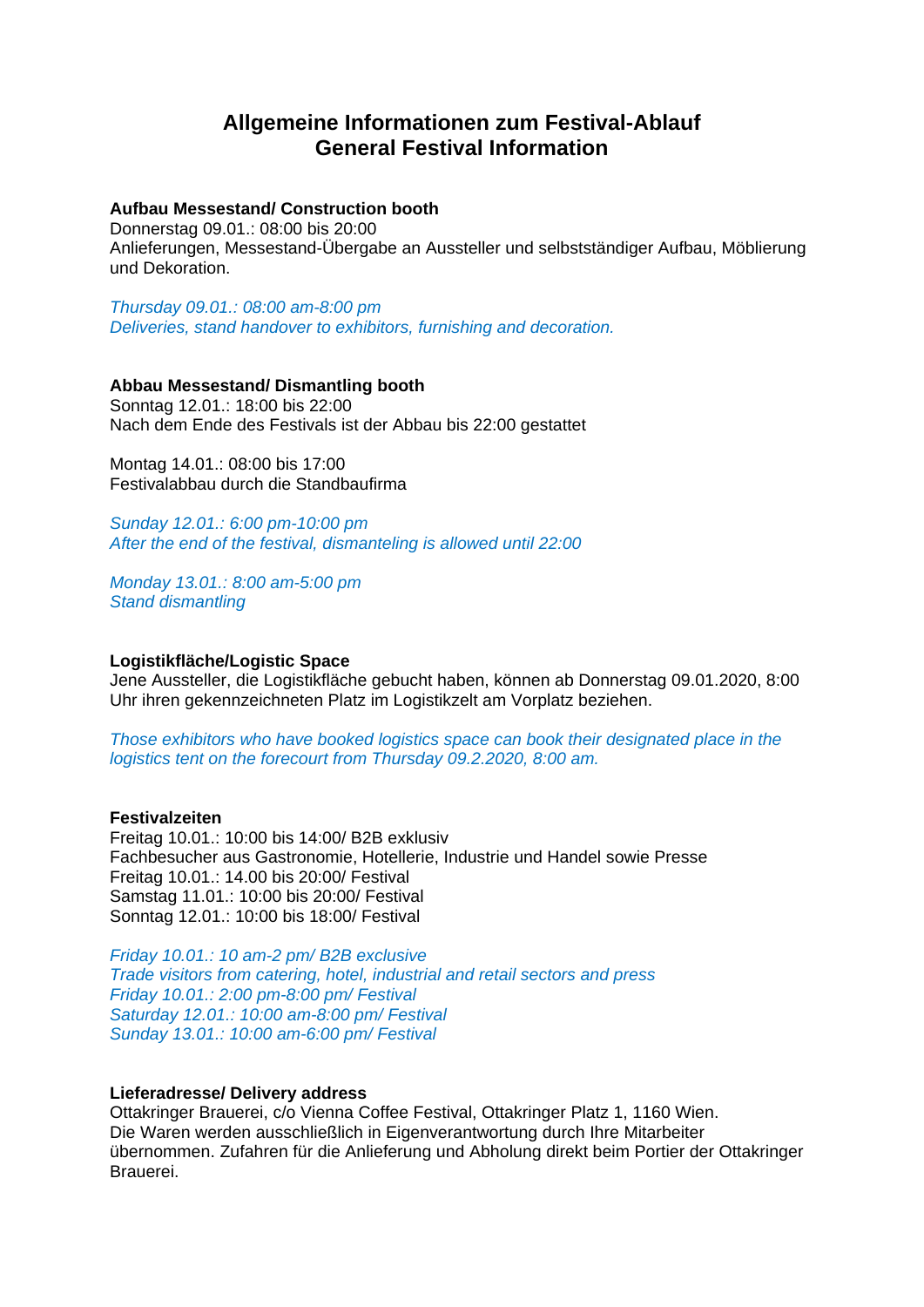*Ottakringer Brewery, c / o Vienna Coffee Festival, Ottakringer Platz 1, 1160 Vienna. Approach for delivery and collection directly at the doormen of the Ottakringer brewery. The goods are taken over in own responsibility by your employees.*

**Kontakte vor Ort/ Contacts on site** Messestände/ Standbau : Isabella Seifriedsberger, 0676/82325238 [Isabella.Seifriedsberger@standout.eu](mailto:Isabella.Seifriedsberger@standout.eu)

Veranstalter: Günther Gapp, 0699/12240580 [g.gapp@gastrowerkstatt.cc](mailto:g.gapp@gastrowerkstatt.cc)

Festival Büro: Elisabeth Meissl, 0660/5544667 [em@meisslkommuniziert.com](mailto:em@meisslkommuniziert.com)

Ottakringer Brauerei: Bernhard Sulyok, 01/49100-2420, 0664/8335101 Bernhard.sulyok@ottakringer.at

*Exhibition stand/booth construction: Isabella Seifriedsberger, 0676/82325238, [Isabella.Seifriedsberger@standout.eu](mailto:Isabella.Seifriedsberger@standout.eu)*

*Festival organisation: Günther Gapp, 0699/12240580, [g.gapp@gastrowerkstatt.cc](mailto:g.gapp@gastrowerkstatt.cc)*

*Festival office: Elisabeth Meissl, 0660/5544667, [em@meisslkommuniziert.com](mailto:em@meisslkommuniziert.com)*

*Ottakringer Brewery: Bernhard Sulyok, 01/49100-2420, 0664/8335101 Bernhard.sulyok@ottakringer.at*

# **Akkreditierung Ausstellerpersonal/ Accreditation Exhibitor Staff**

Die Zugangskontrolle für Ausstellerpersonal erfolgt ab 10.01.2020, 8:00 Uhr ausnahmslos am Check-Point nach beim Portier der Ottakringer Brauerei (Eingangspforte). Die Akkreditierungen sind personenassoziiert. Das Ausstellerpersonal für die Zeit des Festivals muss Gastrowerkstatt vorab namentlich bekannt gegeben werden. **Nicht registrierte Personen haben keinen Zutritt zum Festival.** Personalwechsel sowie Übergabe und Rückgabe der Akkreditierungen erfolgen am Check Point.

*The access control for exhibitor staff takes place without any exception from 10.01.2020, 8:00 am at a check-point after the entrance porter Ottakringer Brewery. The accreditations are person-associated. Exhibitor staff for the time of the festival must be announced in advance by name to Gastrowerkstatt. Unregistered persons are not admitted to the festival. Change of staff as well as the handover and return of an accreditation takes place at the Check Point.*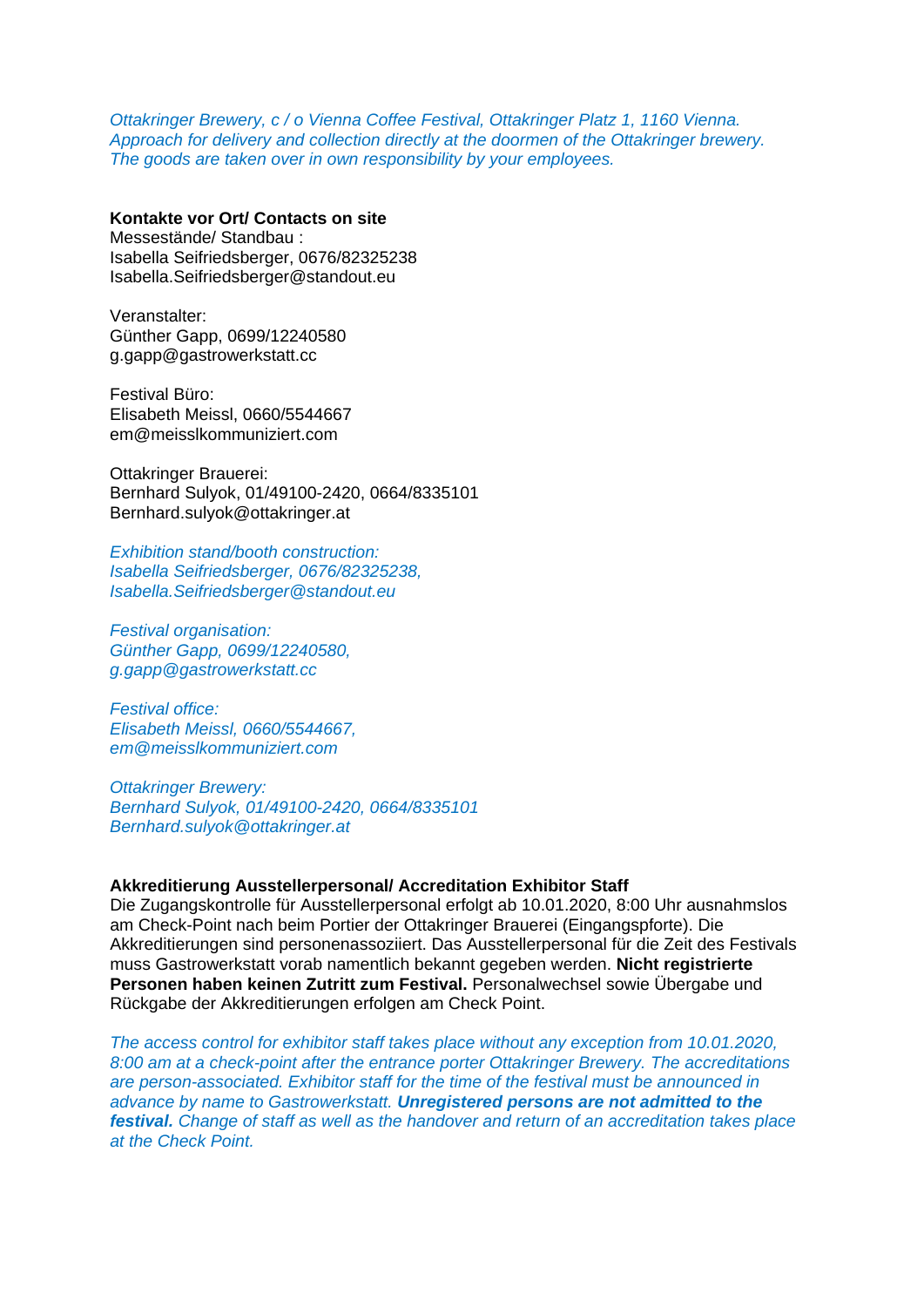#### **Servicestation/ Service station for all exhibitors**

Die zentrale Stelle für individuelle Selbstabholung befindet sich im Goldfasslmagazin. In den Tagen des Festivals werden von 9:30 – 10:30 durch Volunteers, Verkostungsbecher (so lange der Vorrat reicht), Müllsäcke und Milch ausgegeben, danach Selbstabholung der Firmen bei Bedarf.

Ebenso stehen Milchalternativen zur freien Entnahmen zur Verfügung!

*The central point for individual pickup is in the Goldfasslmagazin. In the days of the festival volunteers hand you over from 9:30 am to 10:30 am tasting cups (as long as the stock lasts), garbage bags and milk. Afterwards, if required, self-picking by yourself. Milk alternatives are also available for free removal!*

#### **Produktverkauf VCF-Shop/ Product Sale VCF-Shop**

Jene Unternehmen, die sich für einen Produktverkauf im VCF-Shop angemeldet haben: Anlieferung und Übernahme der auf Palette verpackten Kommissionsware: ausschließlich am Donnerstag 09.01.2020 in der Zeit von 10:00 – 15:00 Uhr. Adresse/Kennzeichnung: Ottakringer Brauerei, Vienna Coffee Festival Shop – Hefeboden Galerie, Ottakringer Platz 1, 1160 Wien.

Die Abholung der Restware erfolgt am Sonntag 12.01.2020, zwischen 18:30 und 20:00 Uhr direkt im Festival-Shop. Für Ware die über Nacht stehen bleibt, übernehmen wir keine Haftung!

Die Ausstellung der Rechnung über die verkaufte Ware zum Einkaufspreis stellen Sie bitte innerhalb 14 Tage an: die Gastrowerkstatt GmbH, Mariahilfer Straße 113, A-1160 Wien.

*Those companies who registered for a product sale in the VCF-Shop: Delivery and takeover of the palletized goods: only on Thursday 09.01.2020 in the time from 10:00 – 15:00 clock. Address / Label: Ottakringer Brewery, Vienna Coffee Festival Shop - Hefeboden Gallery, Ottakringer Platz 1, 1160 Vienna.*

*The rest of the goods will be picked up on Sunday 12.01.2020, between 18:30 and 20:00 directly in the Festival-Shop. Goods that remain overnight, we assume no liability!*

*Please place the invoice for the sold goods at the purchase price within 14 days: Gastrowerkstatt GmbH, Mariahilfer Straße 113, A-1160 Vienna.*

#### **Waschservice/ Laundry service**

Gewerbespüler stehen für jene Aussteller bereit, die nicht mit Pappbecher arbeiten wollen. Das Wasch-Service wird über VCF-Volunteers geführt.

*Commercial washers are ready for those exhibitors who do not want to work with paper cups. The laundry service is managed by VCF volunteers.*

## **Eiswürfelbestellung**

Jene Aussteller die Eiswürfel benötigen, haben die Möglichkeit diese über den Ottakringer Shop zu kaufen. Kontaktdaten: [shop@ottakringer.at;](mailto:shop@ottakringer.at) 01/49100-900.

*Exhibitors who need ice cubes can buy them from the Ottakringer Shop. Contact details: shop@ottakringer.at; 01/49100-900.*